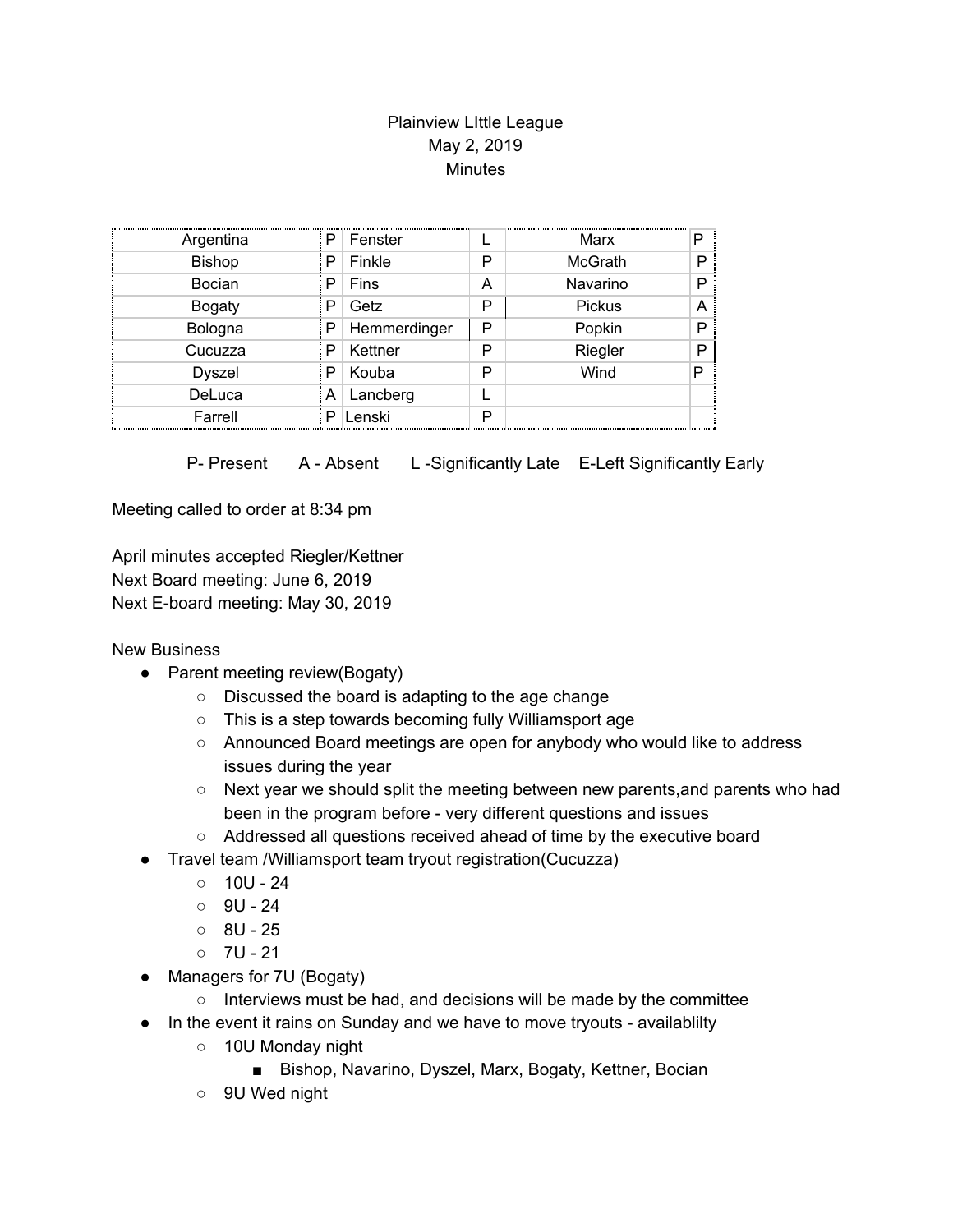- Cucuzza, Bogaty, Kouba, McGrath, Kettner
- 8U Sunday
	- Bogaty, Bocian, Wind? Lenski? (Others will check calendars and get back to us
- 7U Sunday, May 17
- Memorial Day Tournaments (Bogaty)
	- Travel division 8, 9, 11 blue all have spots
- All-Star Weekend (Bologna)
	- Directors to run
	- 4 events gold, silver, bronze for each no ties
	- We got the stage
	- 12U will have snacks
	- No extra things going on
- Coaches Dinner (Farrell)
	- Hilton
	- June 20th
- umpiring (Kettner)
	- There are limited umps this is an issue across the island. Please be aware when changing games, especially with all the rainouts. We can use some kids in the younger divisions
- Need a crew to the clubhouse (Dyszel)
	- To meet at 8:00 am Saturday morning Please text Josh if available
- 2018 scholarship (Riegler)
	- 6 scholarships were given out to students who wrote essays and were determined by the scholarship committee
	- Scholarships to be given out at the scholarship awards in June
- Donation to Challenger (Pickus)
	- An anonymous donation has been offered to the Challenger Program. This scholarship must be used only for Challenger and must be recorded as such.
	- Pickus is requesting the fund be allotted to two students who have assisted, and run the challenger program for the past five years
	- Vote to use some of the money towards that, and some towards other needs of the Challenger program
	- Vote to begin a volunteer of the year award for the people who help on their own and make a difference in the league
- Birth certificates and residence report (Fenster)
	- Delay in moving information with the change of site
	- Cucuzza will assist in getting all current information updated
	- Report to be given at the next meeting
- Intertown event (Wind)
	- $\circ$  Current IM teams will play as teams (except in Majors) in the intertown event
	- All division directors should reach out to their managers to make sure the weekend is known